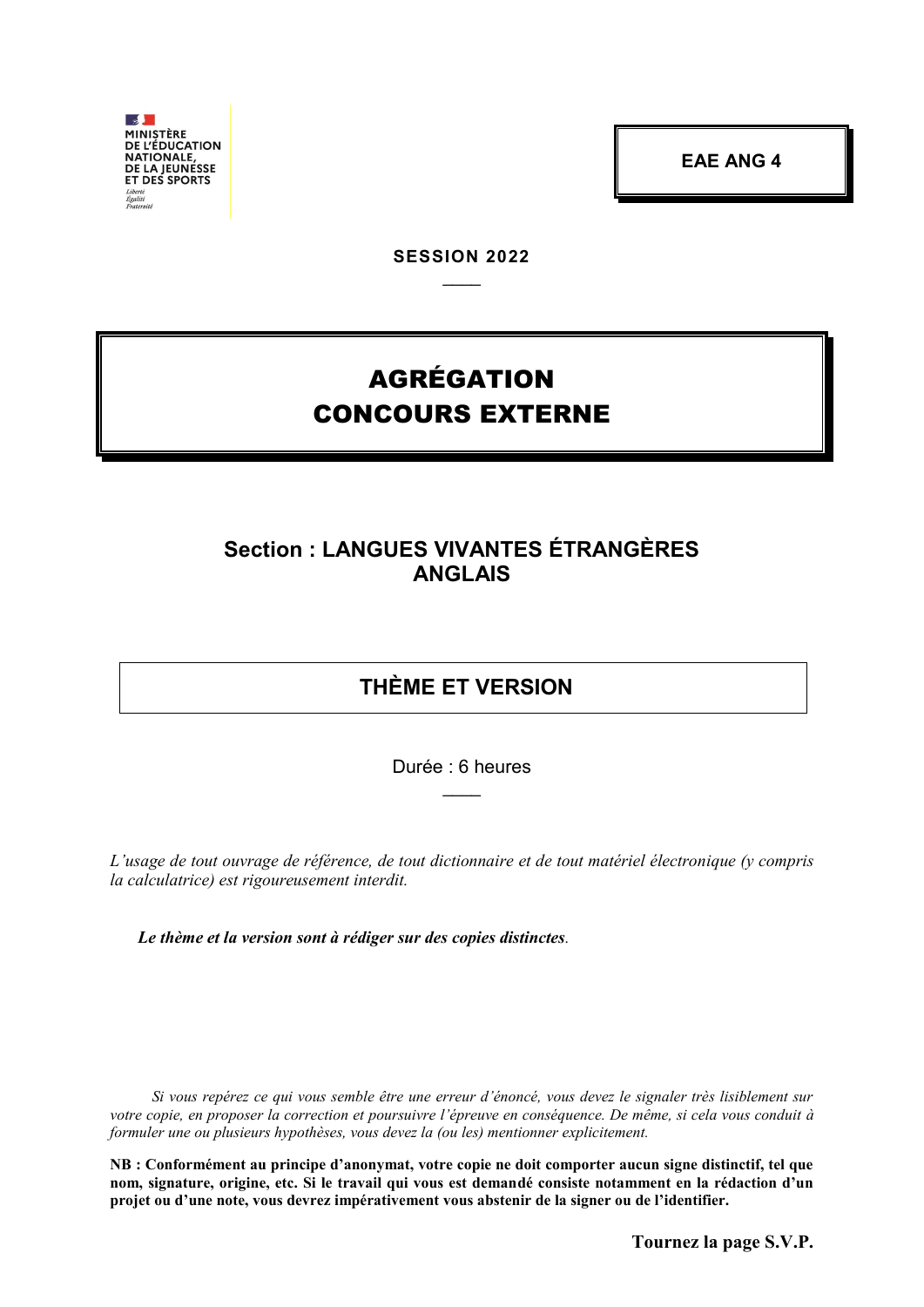#### **THÈME**

Une fois parvenue à la station République, en ce carrefour de couloirs carrelés où règne la pagaille, les rapides se frayant de force un passage parmi les lents, eux-mêmes obstacles pour d'autres, où des files d'indécis jetés face à face s'éparpillent et brouillent le peu d'ordre de circulation, où nerveux et entêtés pestent et poussent, elle décide subitement de changer de cap. Pas de virage à gauche, tout droit, vers la 8 car la 8 y va, elle le sait sans avoir consulté de plan. Des vrilles douloureuses raidissent ses articulations, elle voudrait avancer plus vite, ne pas risquer d'arriver après la fermeture, mais la fatigue et la foule la ralentissent. Elle est debout entre des corps impassibles, des odeurs moites, le wagon tangue, sonneries, claquements de portières ; on se faufile, se glisse, elle serre son sac contre son flanc. Jeans, baskets, blousons, capuches, quelques costumes et jupes, motifs colorés d'un boubou, deux têtes portant tchador. Oreilles casquées, branchées sur une play-list dont s'échappent quelques gargouillis musicaux. Fronts inclinés au-dessus de portables, absorbant les infos de l'unité anti-solitude, pouces hyperactifs, regards sans tain. Vite sortir, ailleurs aller. Ici seulement se côtoient-ils tous. Mais ne se parlent jamais.

Sur le boulevard, elle slalome entre les piétons, s'élance au rouge ; l'entrée est en contrebas à l'autre extrémité du mur. Il y a des années, elle avait dû y amener sa mère qui s'était foulé la cheville un dimanche après-midi. Une seconde d'inattention et son pied droit avait ripé sur le bord du trottoir alors qu'elle marchait à côté d'Orna, qui l'avait rattrapée de justesse par le bras. Elle se souvient à peu près de la disposition des lieux, sauf que, cette fois-ci, ignore ce qu'elle demandera.

Les grilles sont encore ouvertes, elle s'engage sous le porche, emprunte le pan incliné qui coupe entre les bâtiments, dessert les entrées des différents secteurs de l'hôpital, cherche un panneau "admissions", ou peut-être "arrivées", comme à l'aéroport, ce serait marrant. On enverrait les malades vers des destinations de rêve, des hôtels cinq étoiles, plage, soleil et transat, un atout pour la guérison, de l'iode, de l'oxygène. Ad-mi-ssions, la flèche pointe vers la gauche, elle fonce tandis qu'un trac idiot lui grignote le fond de la gorge, manque de se prendre de plein fouet un type musclé, noir et beau, en blouse verte qui lui adresse un sourire si franc qu'elle songe à le prendre en photo, en faire un fond d'écran aux vertus lénifiantes pour les soirs de blues.

Le fond d'écran des portables avait remplacé les cadres aux murs, on y plaçait la photographie d'êtres chers. Elle y mettrait celle d'un inconnu, simplement parce qu'il lui avait souri.

Céline Curiol, *Les Lois de l'ascension*, Paris, Actes Sud, 2021, pp. 28-29.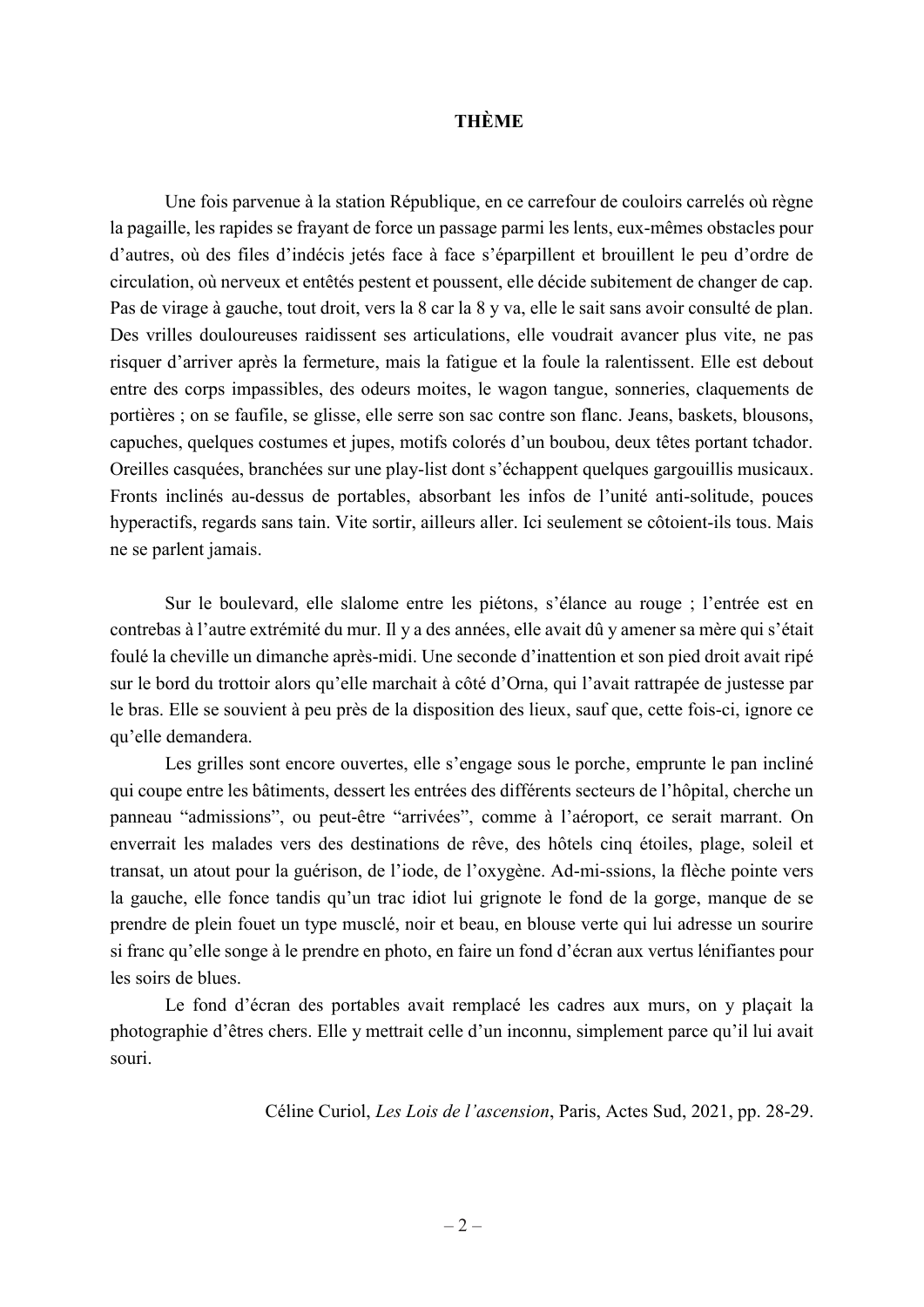#### **VERSION**

What was a cricket match, what was a supper, without songs? A chill settled on our wine-warmed spirits and there was no more wine to thaw it. It was early: the evening stretched ahead, an unending blank. Would no one volunteer to fill the gap? Lord Trimingham's illmatched eyes, which always had the gleam of authority behind them, roved round the room and were avoided as sedulously as if they had been an auctioneer's; certainly I kept mine fixed on the table-cloth, for Marcus knew that I could play the piano a little. But suddenly, when everyone seemed to be rooted in their places, immovably, never to rise, never to look up, as long as an accompanist was being sought for, there was a movement, a flutter to the vertical, almost as if a standard was being raised; and before the relaxation of relief had had time to ease our stiffened bodies, Marian had walked swiftly down the hall, and was seated at the pianostool. How lovely she looked in her Gainsborough-blue dress between the candles! From there, as from a throne, she looked down at us. Amused and a little mocking, as though to say: I've done my part, now you do yours.

It was the custom, so I afterwards learned, that the first singers should be members of the two teams; all were called upon and some were badgered, but it was pretty well known, I fancy, who would oblige and who would not. The former, it appeared, had brought their music with them; this they produced apparently from nowhere, sometimes with a guilty and selfconscious, sometimes with a brazen, air; but one and all they seemed to be in awe of the accompanist, standing as far away from her as they could. Her playing fascinated me and I listened to it rather than to the songs. I could see her white, slender fingers (in spite of the perpetual sunshine, she had managed to keep them white) sliding over the keys, and what delicious sounds she coaxed out of that old tin-pot piano! I could tell how irregular its touch must be, but the runs came as smooth as water trickling. What fire there was in the loud passages, and what sweetness in the soft! And it was almost miraculous the way she was able to flick up the key that stuck and put it back in commission. A tactful as well as a skilled accompanist, she followed the singers and did not try to hurry or retard them; but her performance was in such a different class from theirs that the two did not quite match: it was as though a thoroughbred had been harnessed to a cart-horse. The audience appreciated this and their applause was respectful as well as rollicking.

L.P. Hartley, *The Go-Between* [1953], Harmondsworth, Penguin Books in association with Hamish Hamilton, 1988, pp. 142-143.